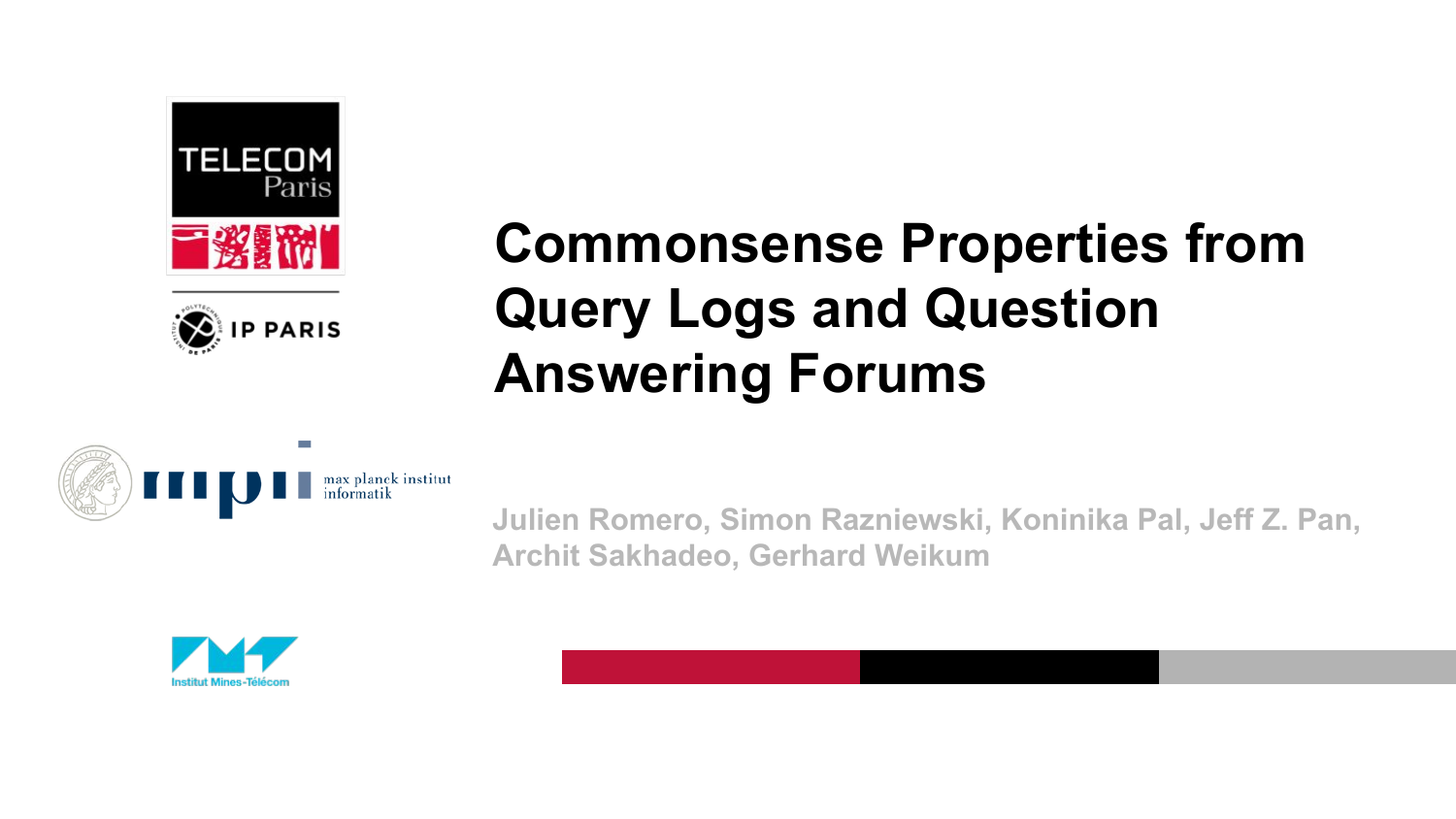#### **Goal**

- **■ Mine Commonsense Knowledge (CSK) about :**
	- − **Object properties**
	- − **Human behavior**
	- − **General concepts**
- **■ Focus on salient properties**
- **■ Examples :**
	- − **(bananas, are, edible)**
	- − **(children, like, bananas)**
- **Applications : Chatbot, Question Answering, Visual content understanding, Search engine queries interpretation, ...**

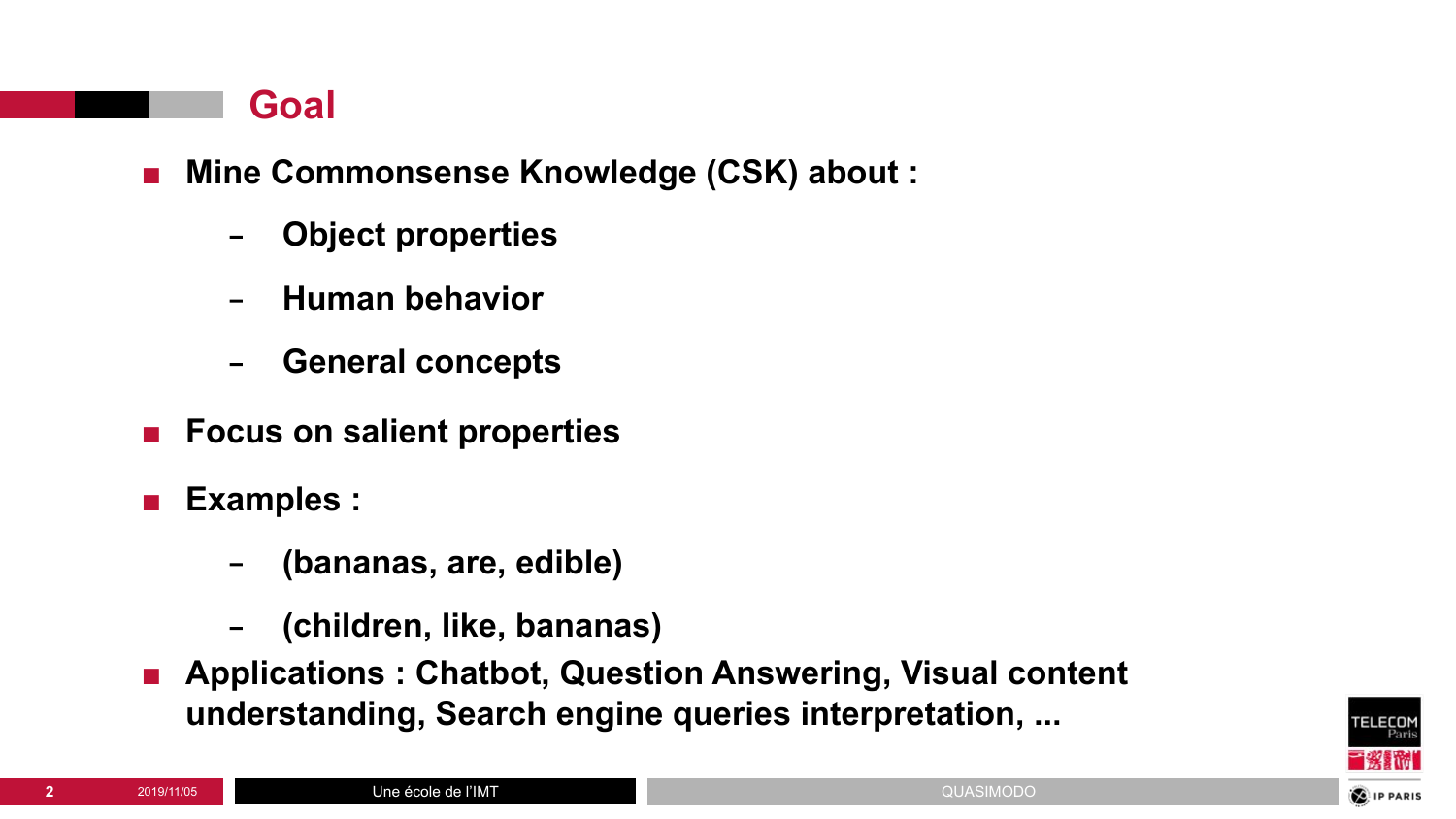#### **Challenges**

- **■ Sparseness and bias**
- **■ Rarely expressed**
- **■ Non-encyclopedic (no Wikipedia)**
- **■ Noise and high bias on online content**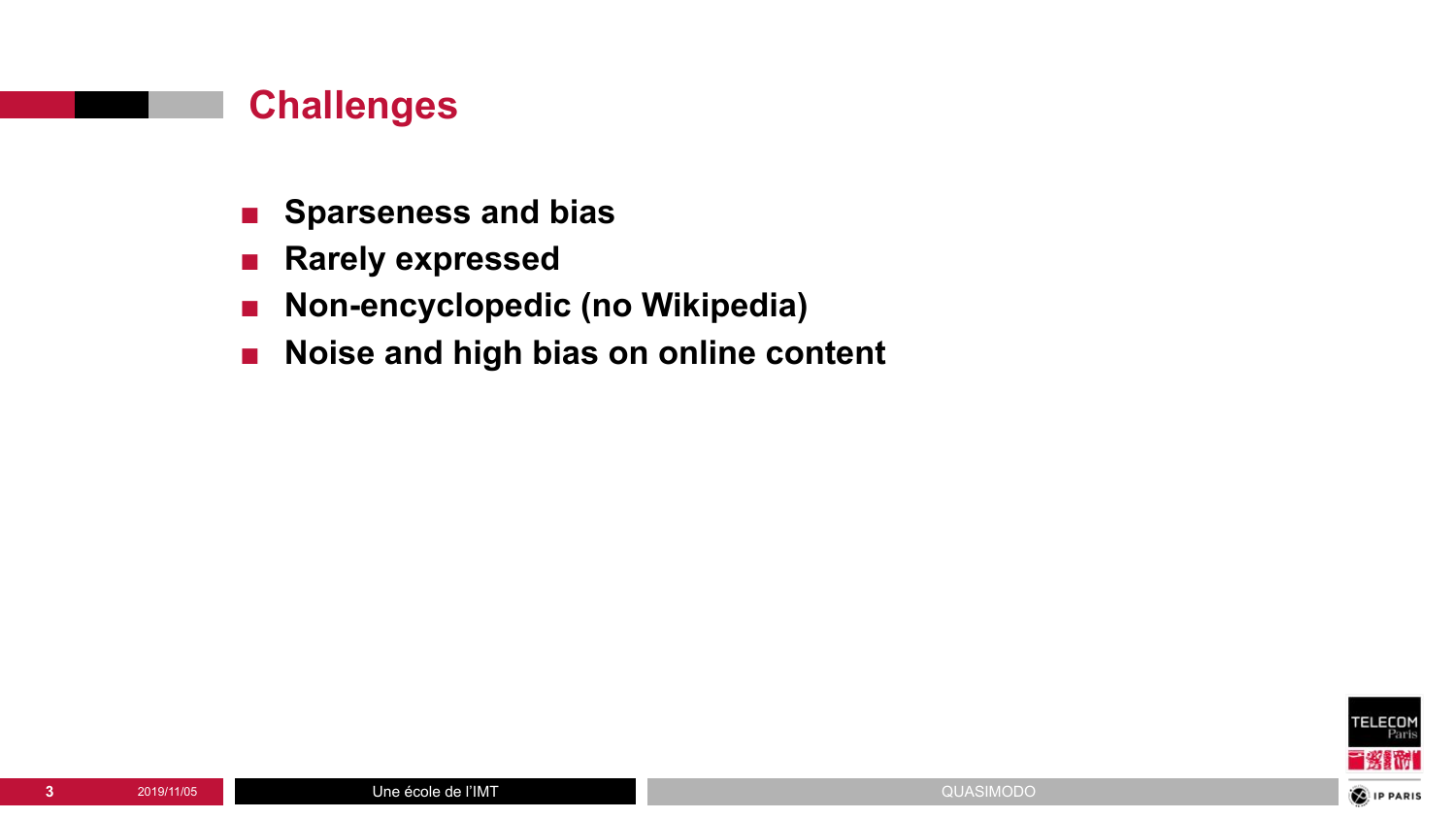#### **Previous Work**

- **■ Traditional Knowledge Bases**
	- − **No commonsense**
- **■ ConceptNet**
	- − **Manual, does not scale**
- **■ Webchild**
	- − **Focus on possible properties, not salient ones**
- **■ TupleKB**
	- − **Domain specific**

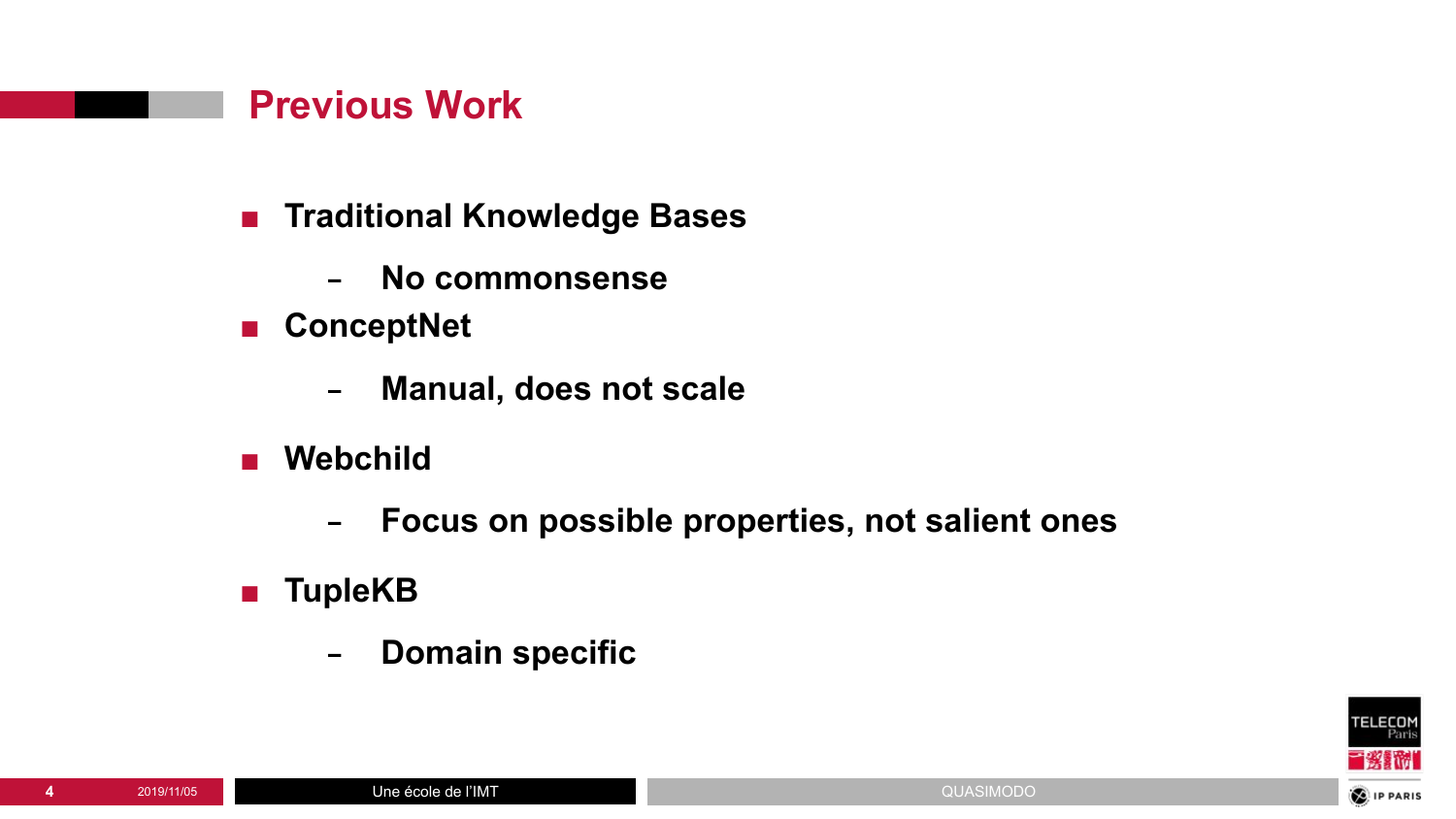#### **General Pipeline**



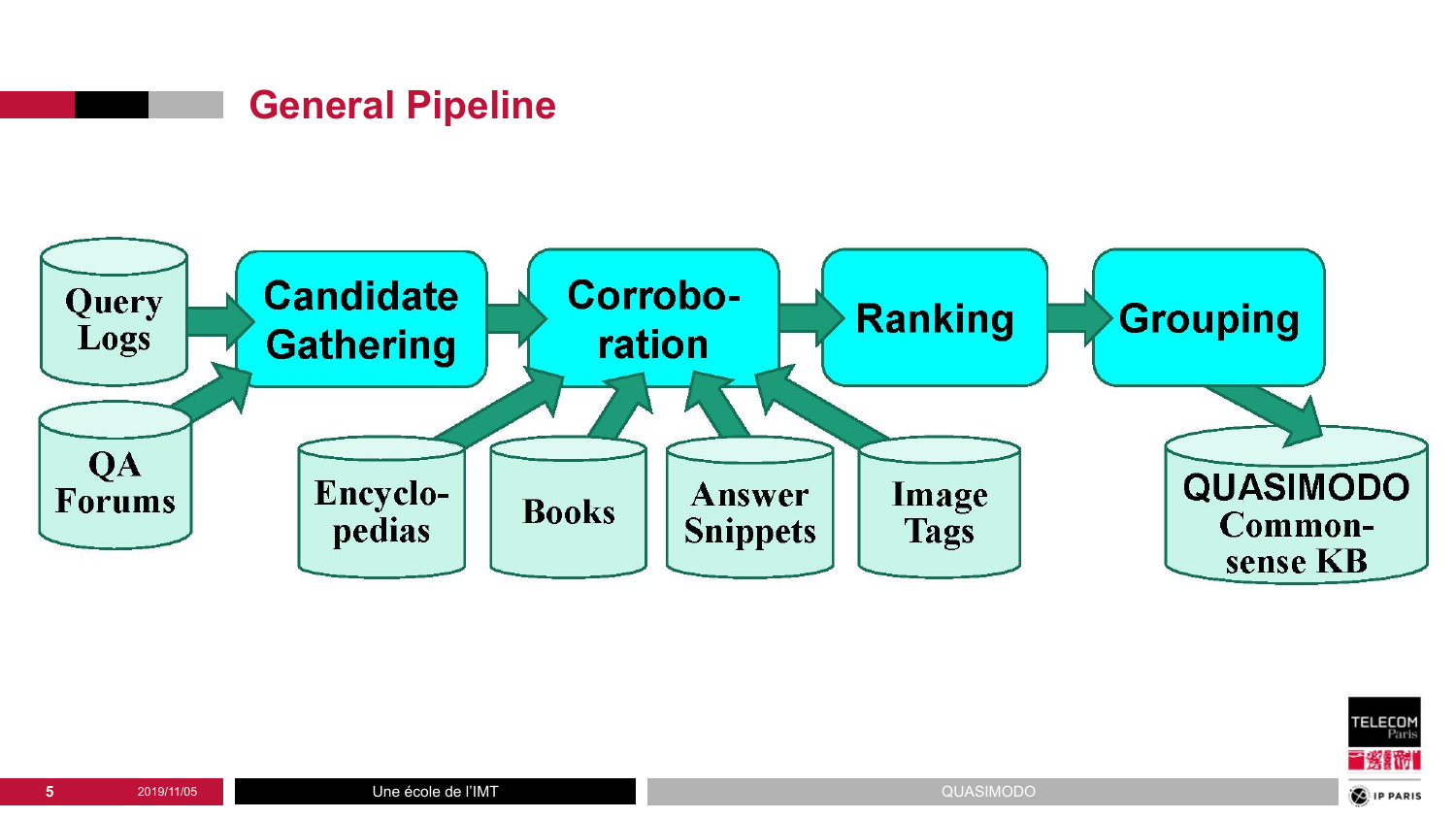

#### **■ Main idea : Extract facts from questions**

− **When asking a question, make assumptions about the world**



− **Harvest human curiosity, « wisdom of the crowds »**

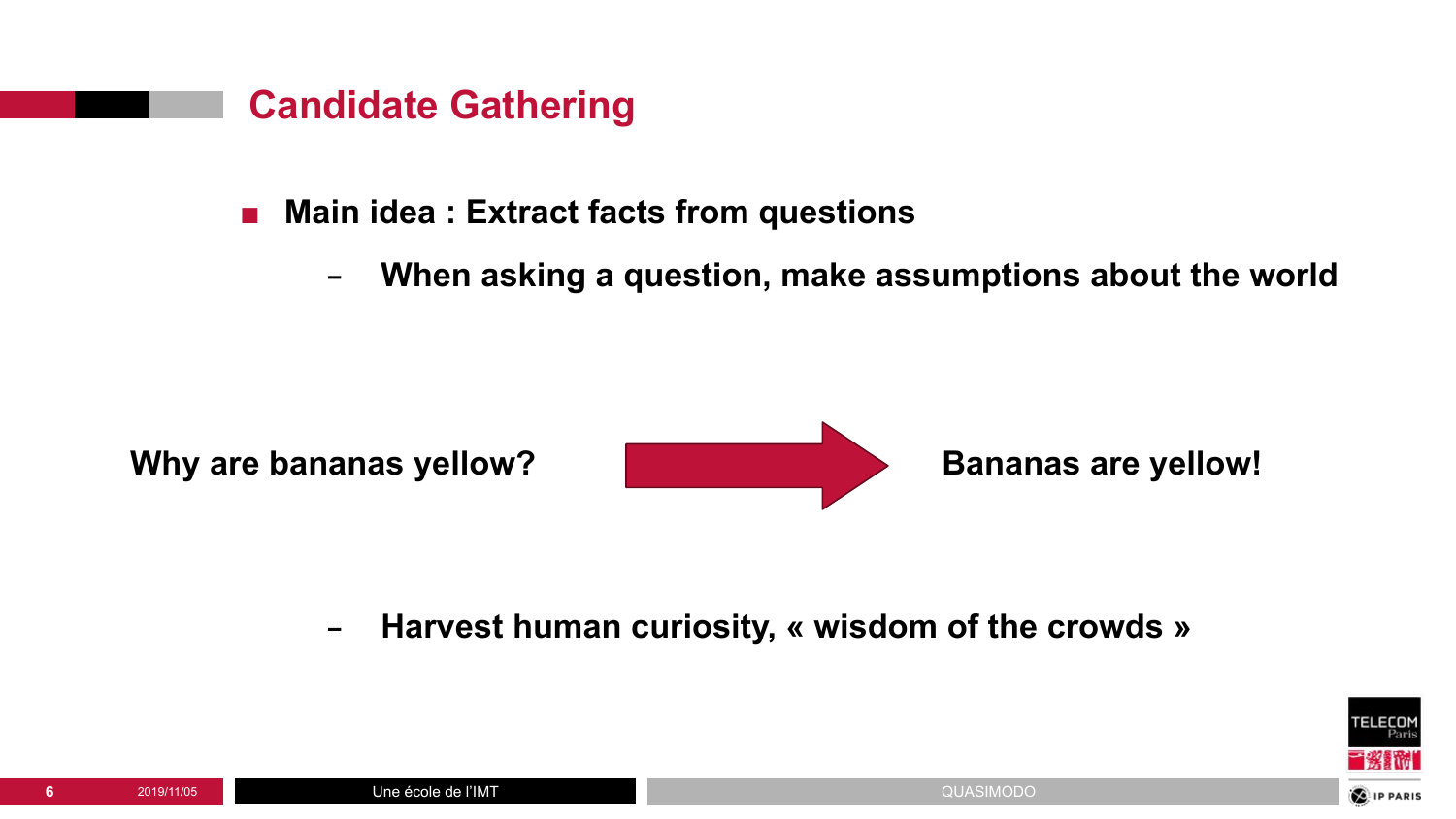#### **Candidate Gathering – Query Logs**

■ **Indirect access to the query logs through autocompletion** 

why do cats

why do cats purr why do cats like boxes why do cats meow why do cats knead why do cats sleep so much why do cats hate water why do cats like catnip why do cats lick you why do cats have whiskers

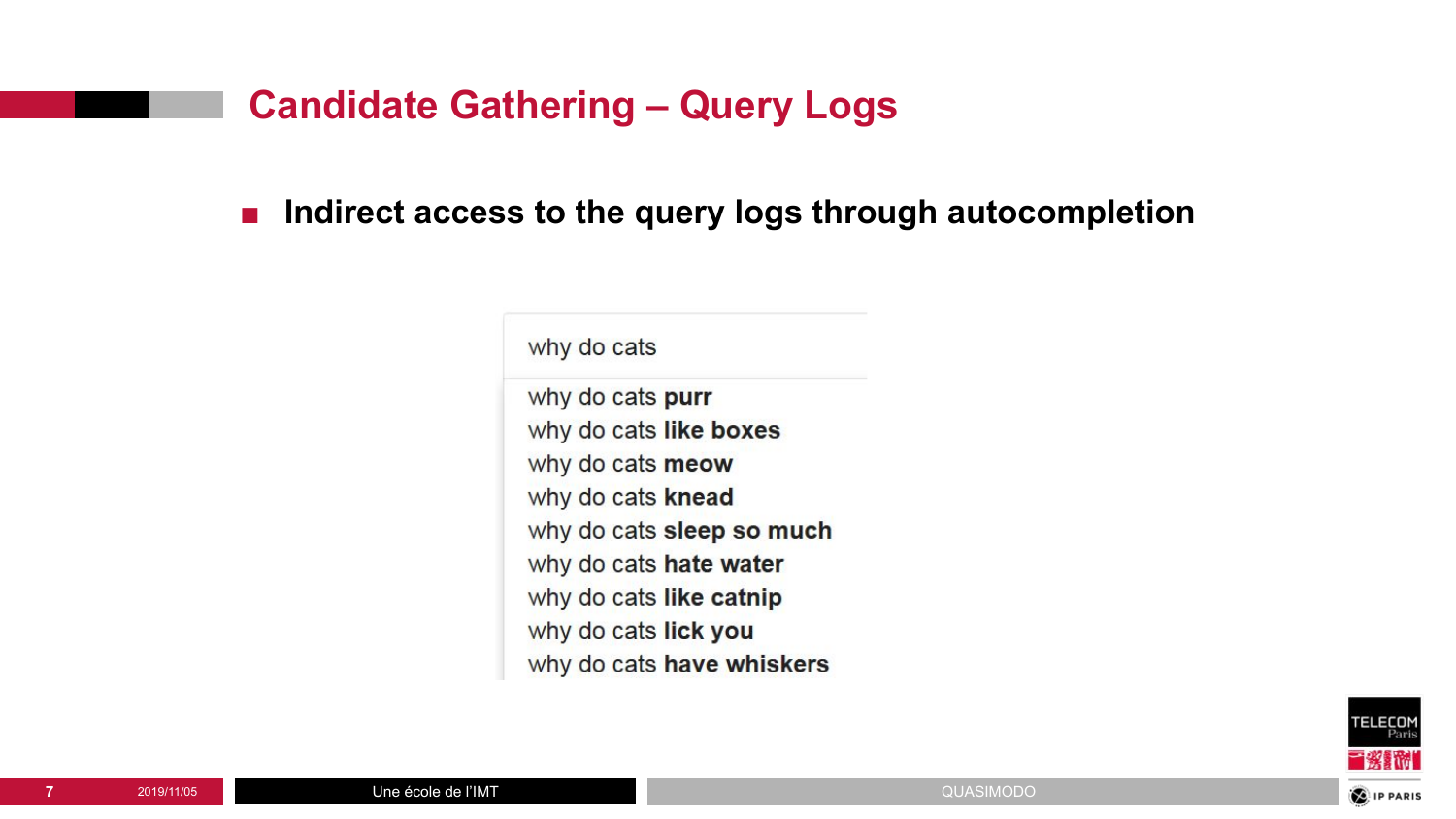### **Candidate Gathering – QA Forums**

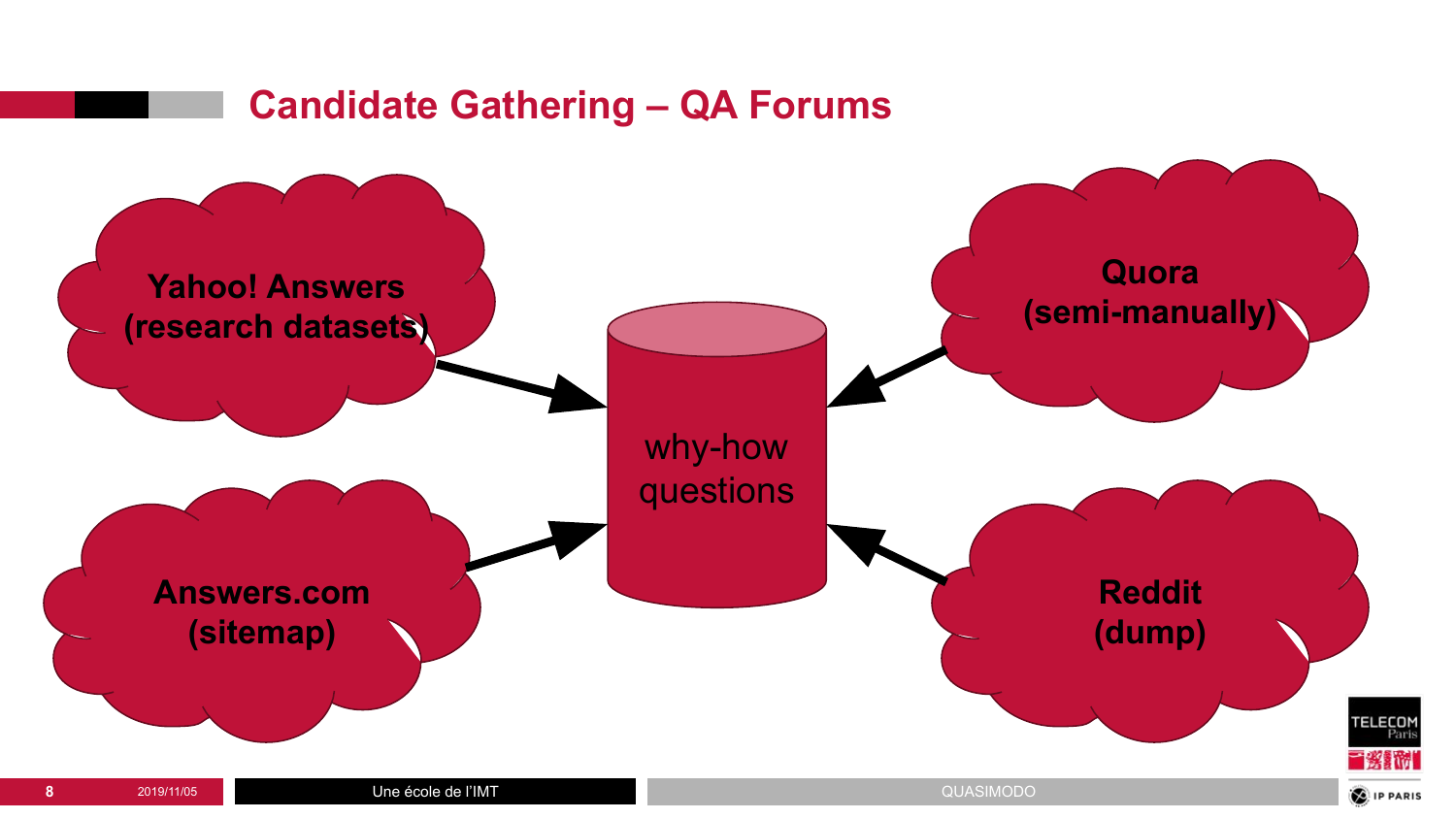## **Candidate Gathering – Statistics**

| Pattern   | In Query Logs | In QA Forums |  |  |
|-----------|---------------|--------------|--|--|
| how does  | 19.4%         | 7.5%         |  |  |
| why is    | 15.8%         | 10.4%        |  |  |
| how do    | 14.9%         | 38.07%       |  |  |
| why do    | 10.6%         | 9.21%        |  |  |
| how is    | $10.1 \%$     | 4.31%        |  |  |
| why does  | 8.97%         | 5.46%        |  |  |
| why are   | 8.68%         | 5.12%        |  |  |
| how are   | 5.51%         | 1.8%         |  |  |
| how can   | 3.53%         | 10.95%       |  |  |
| why can't | 1.77%         | 1.40%        |  |  |
| why can   | 0.81%         | 0.36%        |  |  |

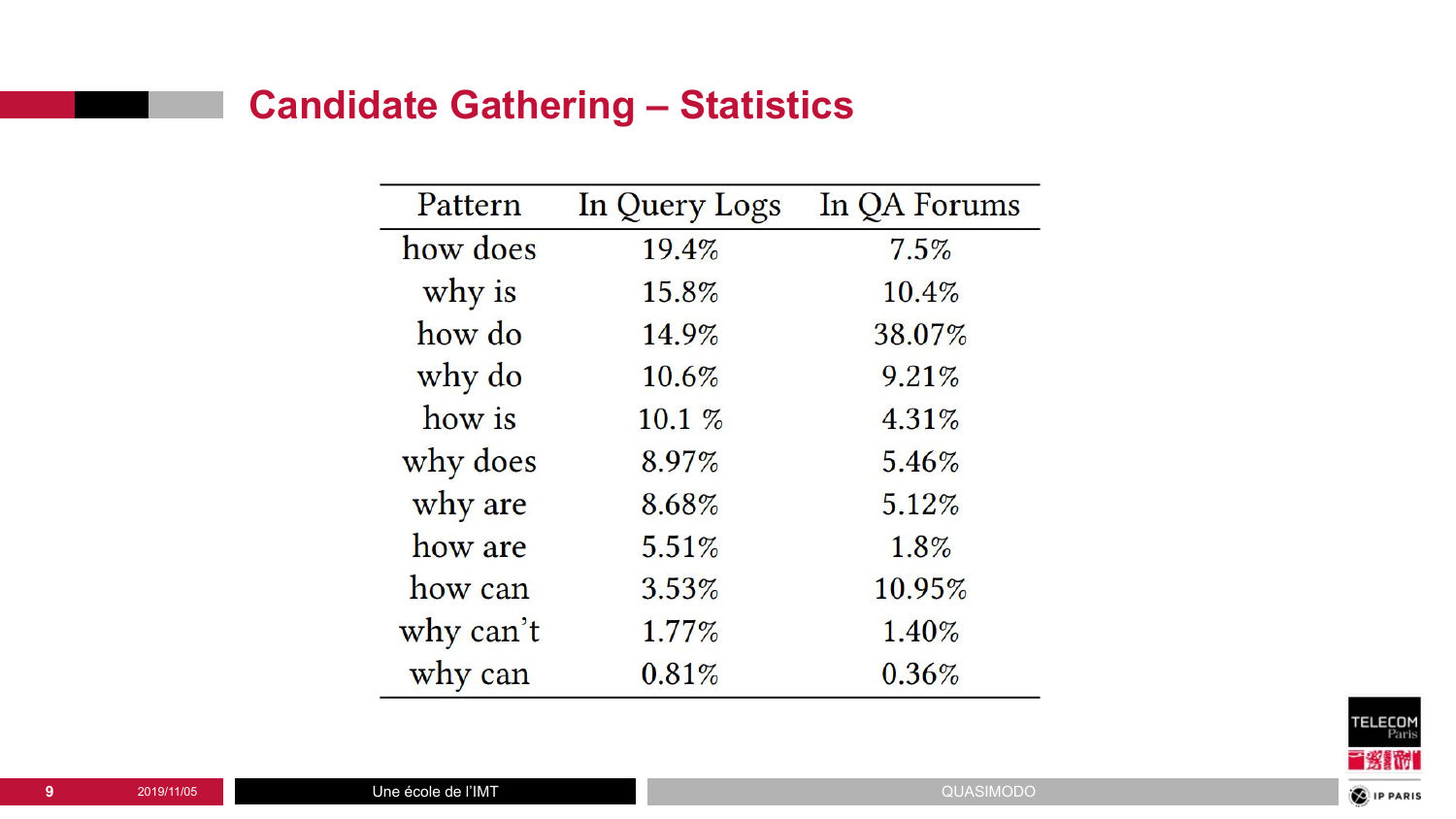



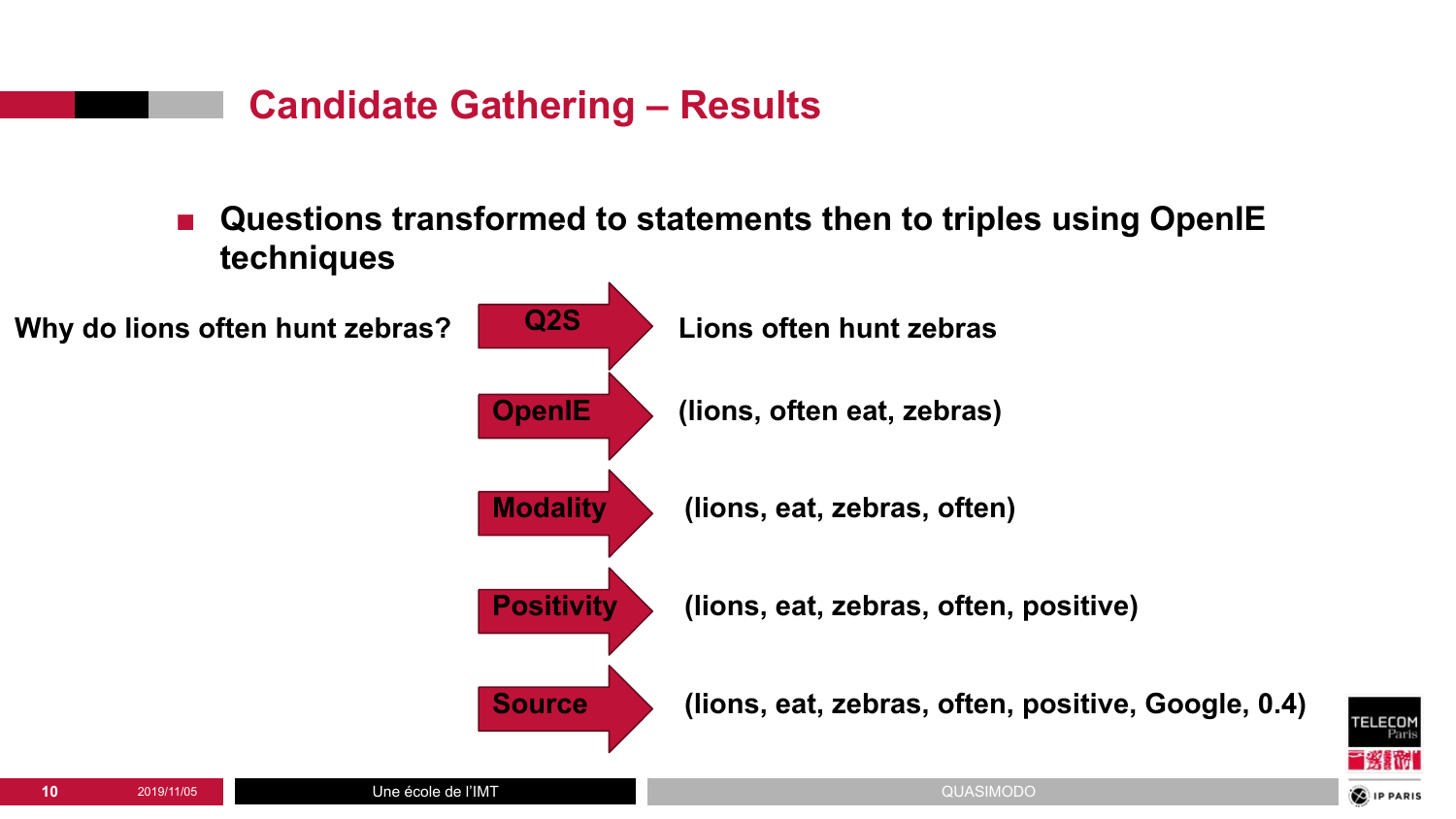#### **Corroboration**

**■ Reduce noise thanks to additional signals from :**

- − **Wikipedia and Simple Wikipedia**
- − **Answer snippets from search engines**
- − **Google Books**
- − **Image Tags from OpenImages and Flickr**
- − **Google's Conceptual Captions dataset**
- **Train Naive Bayes from all signals from 700 manually annotated triples (TuplesKB requires 70.000)**
	- − **Precision of 61%**

Une école de l'IMT

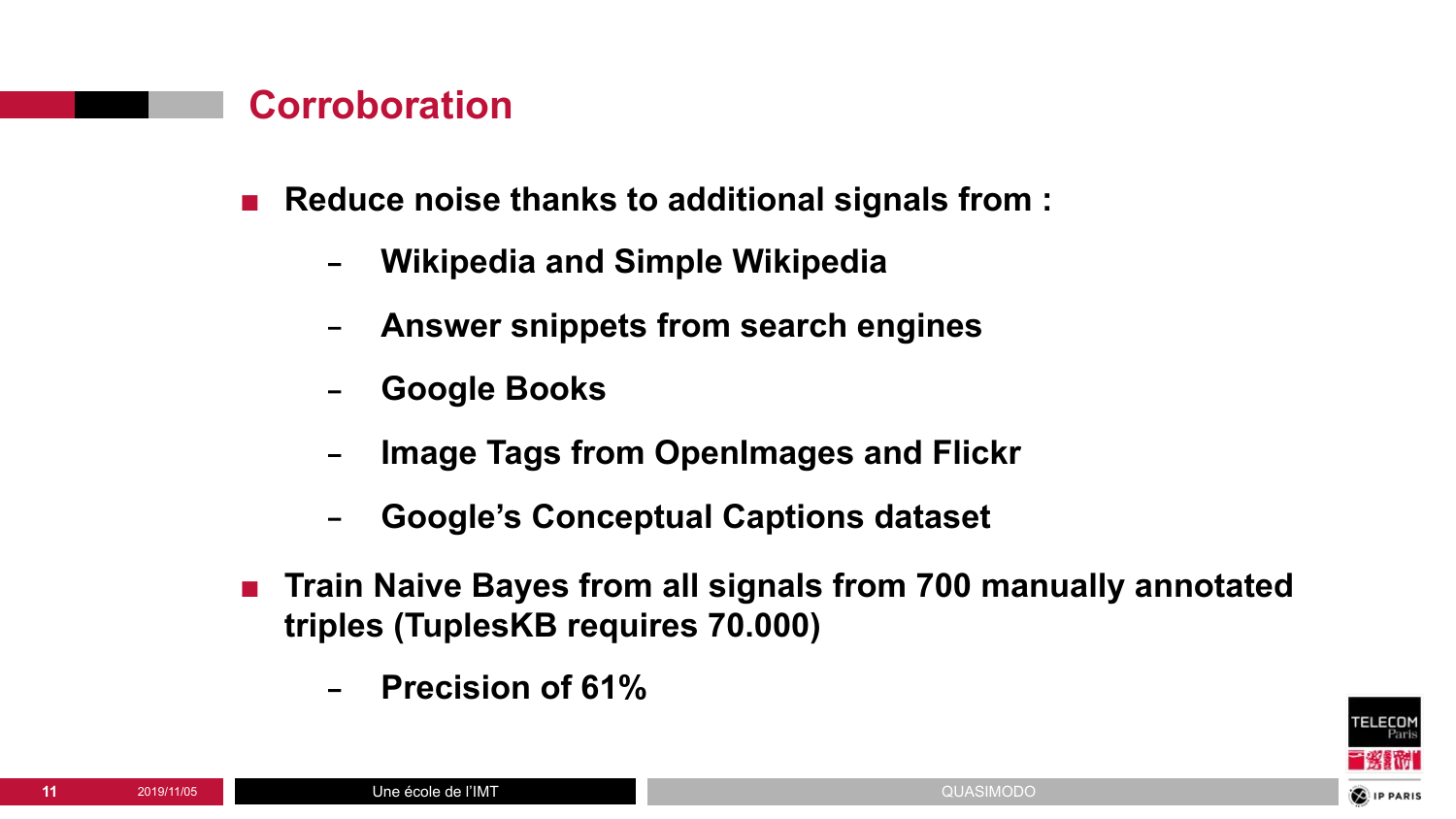#### **Ranking + TODO Example**

- **■ From Corroboration, get plausibility score π**
- **Define a probability from it:**

$$
\mathbf{P}[s, p, o] = \frac{\pi(spo)}{\Sigma_{x \in KB} \pi(x)}
$$

**■ Derive a typicality τ and a saliency σ:**

$$
\tau(s, p, o) = P[p, o | s] = \frac{P[s, p, o]}{P[s]} \sigma(s, p, o) = P[s | p, o] = \frac{P[s, p, o]}{P[p, o]}
$$

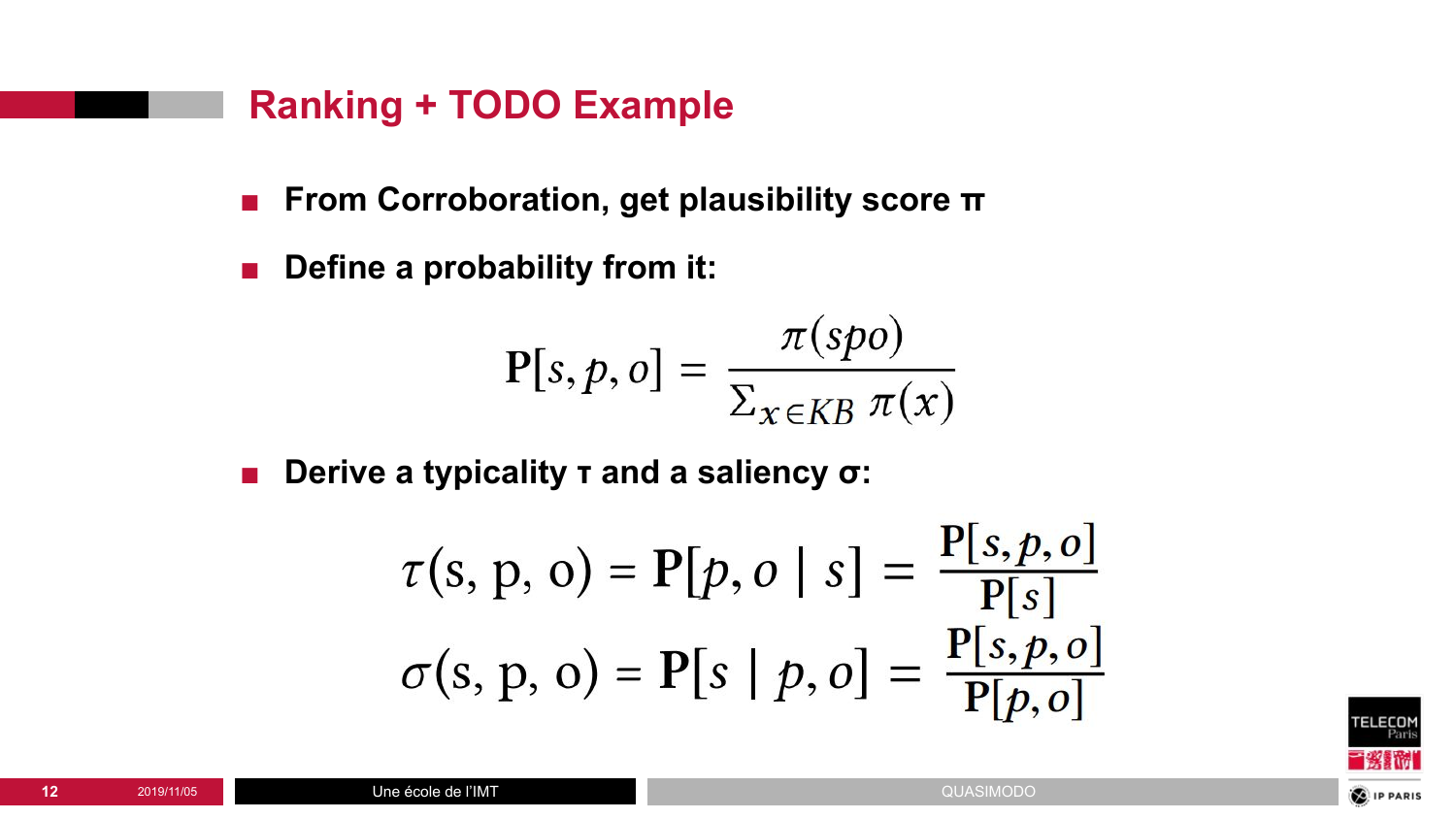

- **■ Reduce redundancy**
- **Clustering method based on tri-factorization**
- **■ Groups of (Subject, Object) and Predicate**

| P clusters                                                                 | <b>SO</b> clusters                                                                                                                              |  |  |  |  |  |
|----------------------------------------------------------------------------|-------------------------------------------------------------------------------------------------------------------------------------------------|--|--|--|--|--|
| make noise at, be loud at, make noises at, croak in,<br>croak at, quack at | fox-night, frog-night, rat-night, mouse-night, swan-night,<br>goose-night, chicken-night, sheep-night, donkey-night, duck-<br>night, crow-night |  |  |  |  |  |
| misbehave in, talk in, sleep in, be bored in, act out                      | student-class, student-classes, student-lectures                                                                                                |  |  |  |  |  |
| in, be prepared for, be quiet in, skip, speak in                           |                                                                                                                                                 |  |  |  |  |  |
| diagnose, check for                                                        | doctor-leukemia, doctor-reflexes,<br>doctor-asthma,<br>doctor-<br>diabetes, doctor-pain, doctor-adhd                                            |  |  |  |  |  |

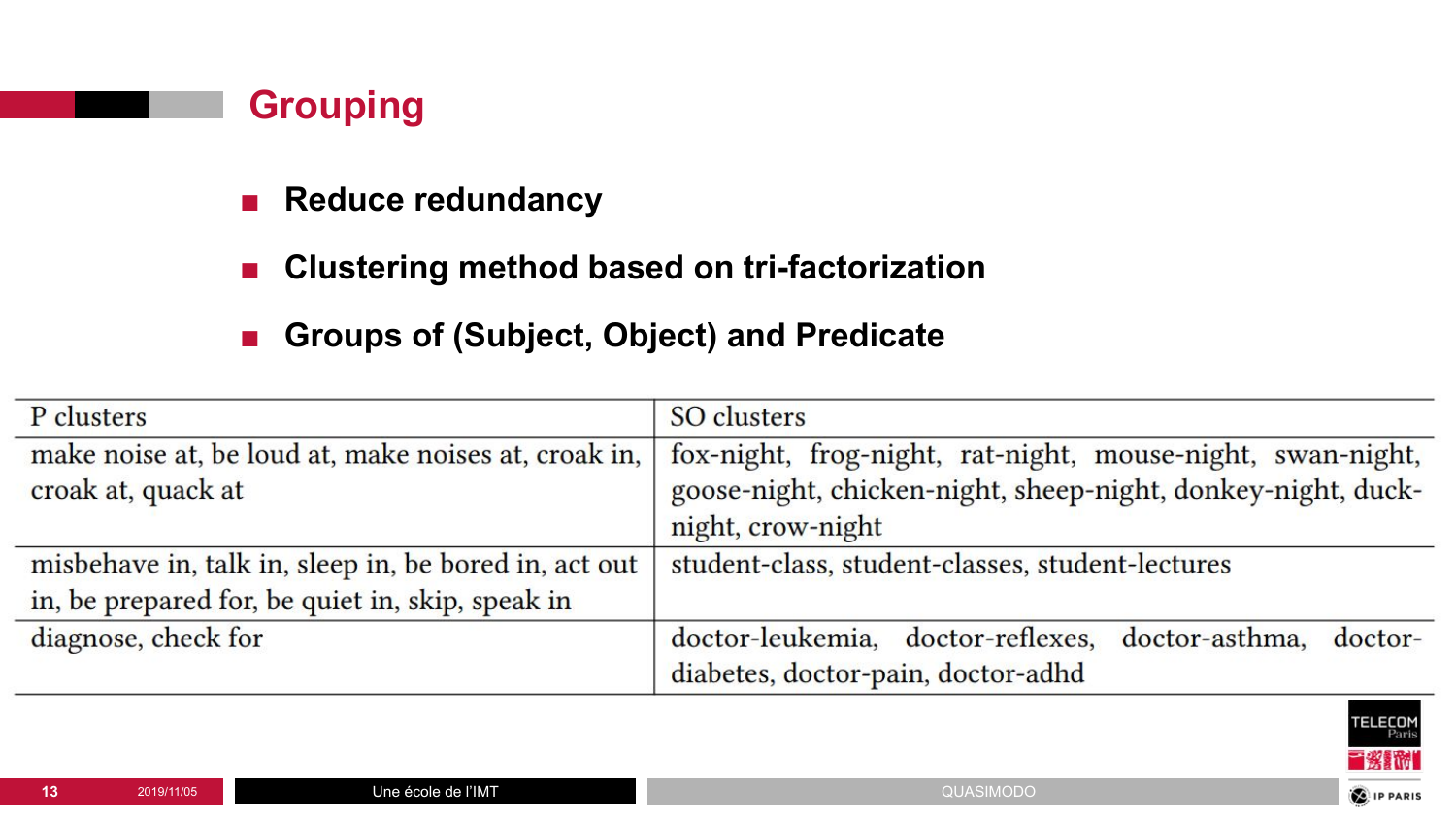

| <b>Full KB</b>       |         |        |          |            |           | animals |        | occupations |        |
|----------------------|---------|--------|----------|------------|-----------|---------|--------|-------------|--------|
|                      | #S      | $\#P$  | # $P>10$ | #SPO       | $\#SPO/S$ | #S      | #SPO   | #S          | #SPO   |
| $ConceptNet-full@en$ | 842,532 | 39     | 39       | 1,334,425  | 1.6       | 50      | 2,678  | 50          | 1,906  |
| ConceptNet-CSK@en    | 41,331  | 19     | 19       | 214,606    | 5.2       | 50      | 1,841  | 50          | 1,495  |
| <b>TupleKB</b>       | 28,078  | 1,605  | 1,009    | 282,594    | 10.1      | 49      | 16,052 | 38          | 5,321  |
| WebChild             | 55,036  | 20     | 20       | 13,323,132 | 242.1     | 50      | 27,223 | 50          | 26,257 |
| <b>Quasimodo</b>     | 80,145  | 78,636 | 6084     | 2,262,109  | 28.2      | 50      | 39,710 | 50          | 18,212 |

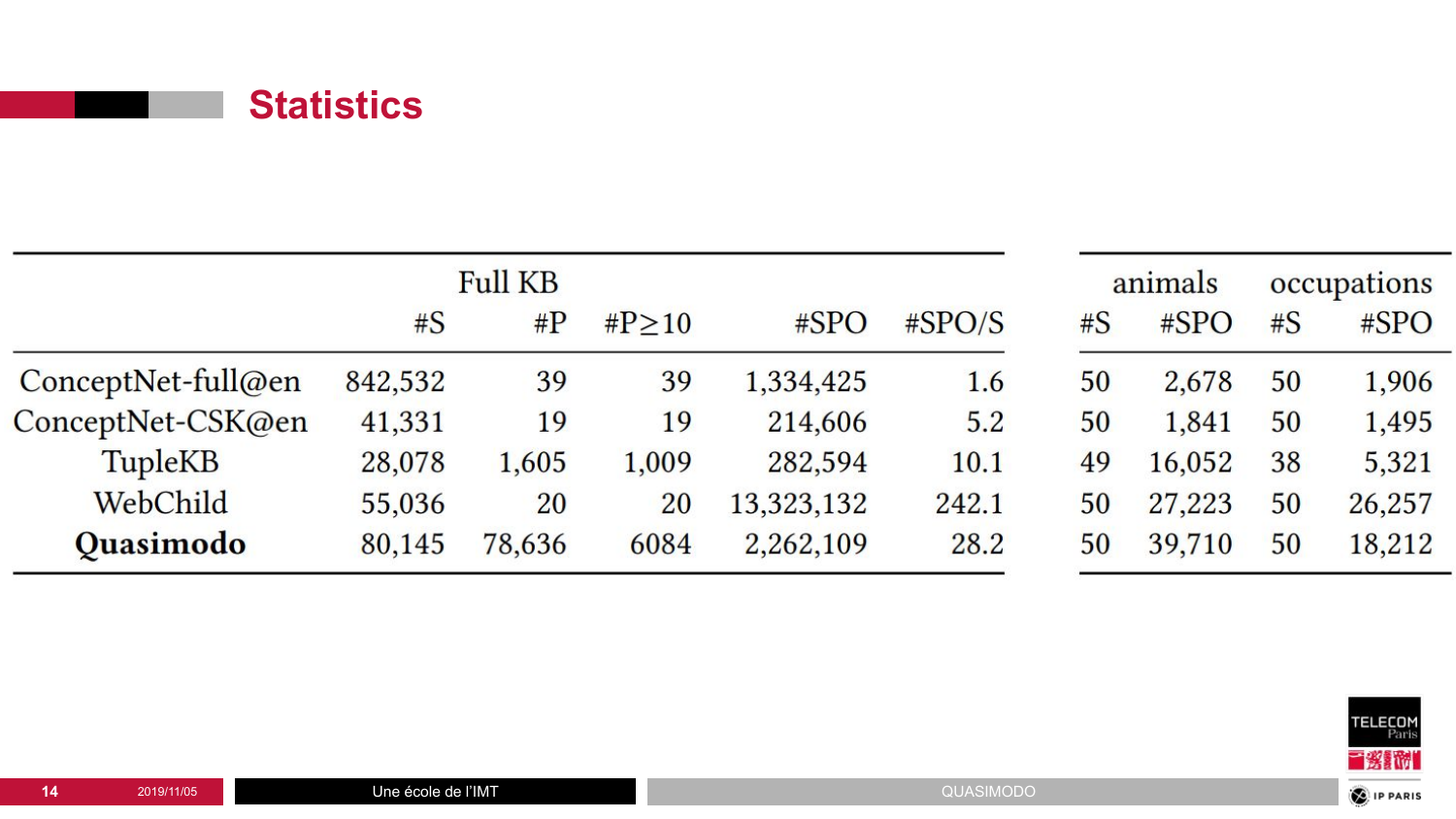#### **Examples of facts**

- Practical knowledge from human, e.g. : **(car, slip on, ice)**
- Problems linked to a subject, e.g.: **(pen, can, leak)**
- Emotions linked to events. e.g.: **(divorce, can, hurt)**
- Human behaviors. e.g.: **(ghost, scare, people)**
- Negative knowledge, e.g.: **Not (elephant, can, jump),**
- Salient modalities, e.g.: **Always (doctor, have, unreadable handwriting)**
- Trivial facts, e.g.: **(road, has\_color, black)**
- Newest facts. e.g.: **(trump, build, wall)**
- Cultural knowledge (here U.S.) e.g.: **Always (school, have, locker)**
- Comparative knowledge, e.g.: **(light, faster than, sound)**

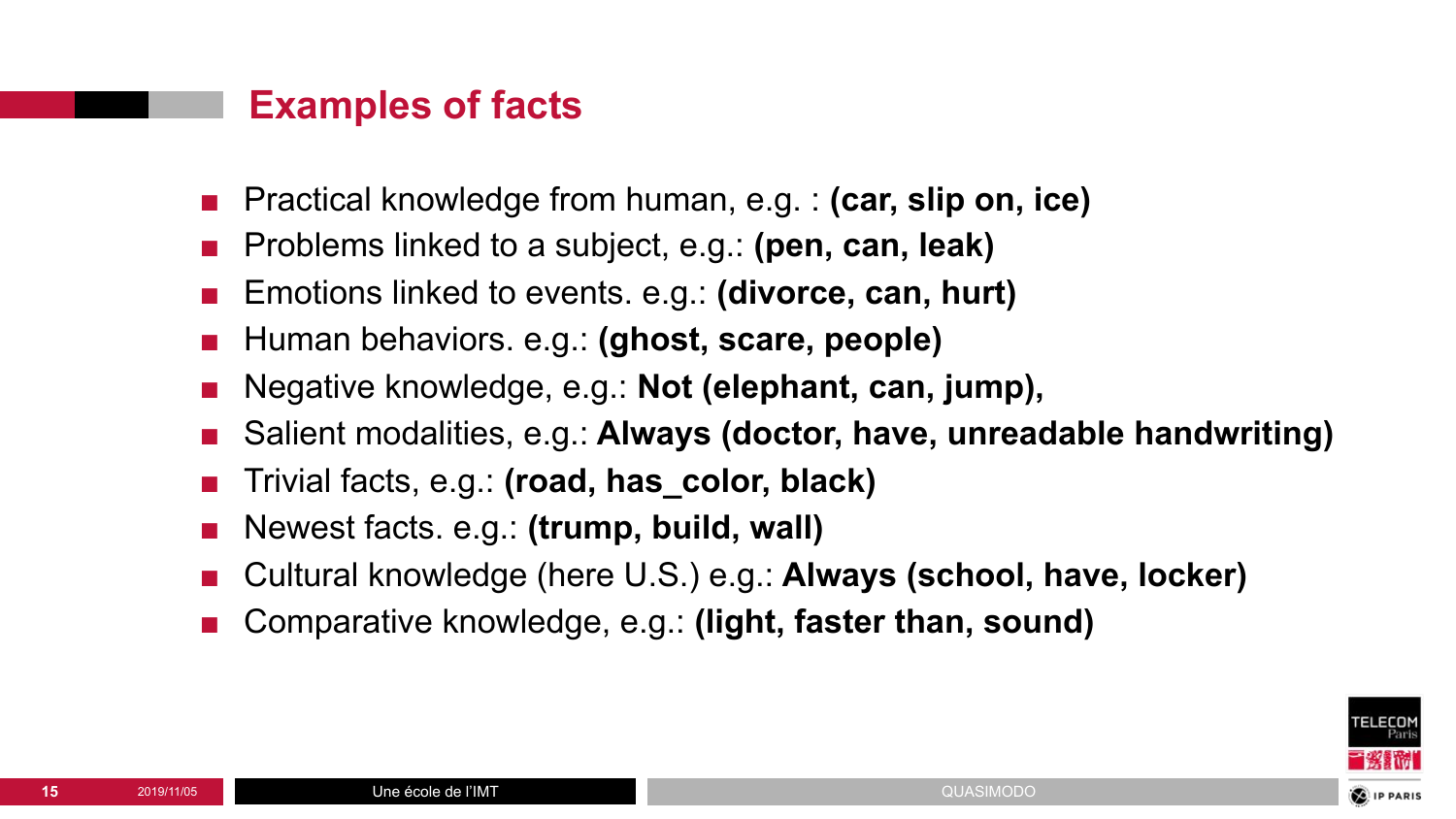

 $\mathbb{Z}$ ConceptNet WebChild TupleKB  $\mathbb{Q}$ 'modo- $\tau$  Q'modo- $\sigma$ 



**Precision – Entire CSKs**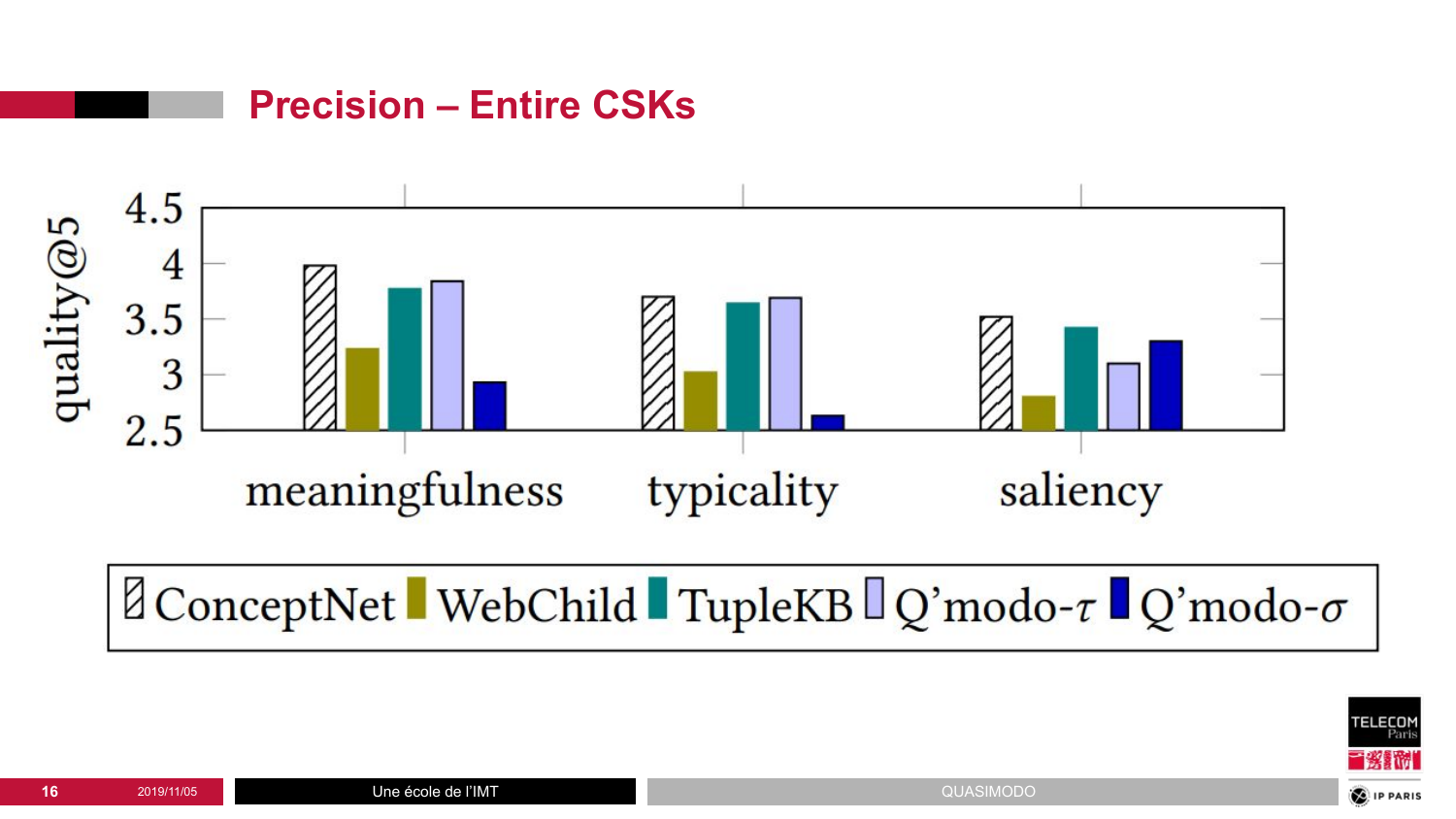

 $\mathbb{Z}$ ConceptNet WebChild TupleKB  $\mathbb{Q}$ 'modo- $\tau$  Q'modo- $\sigma$ 

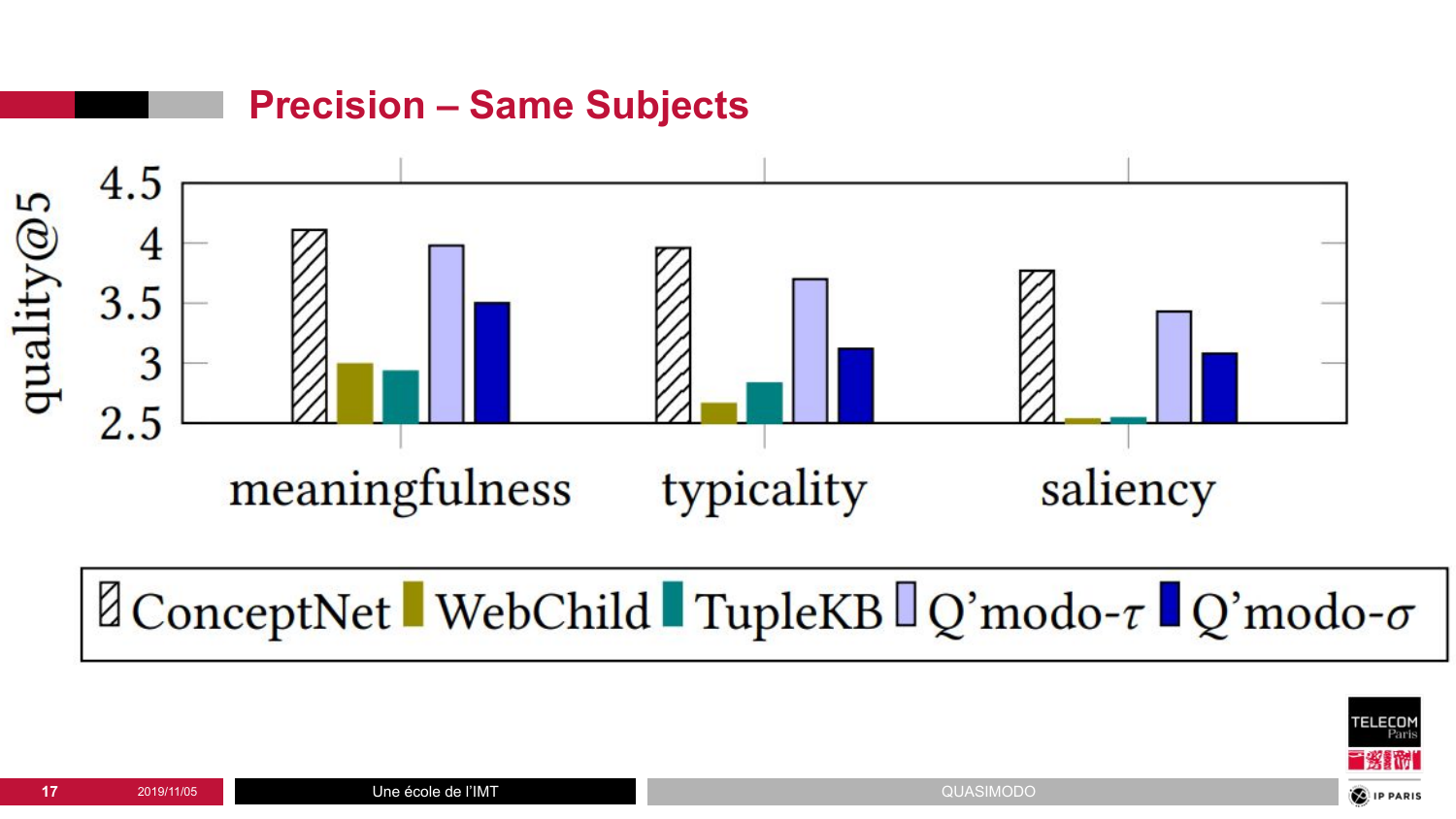



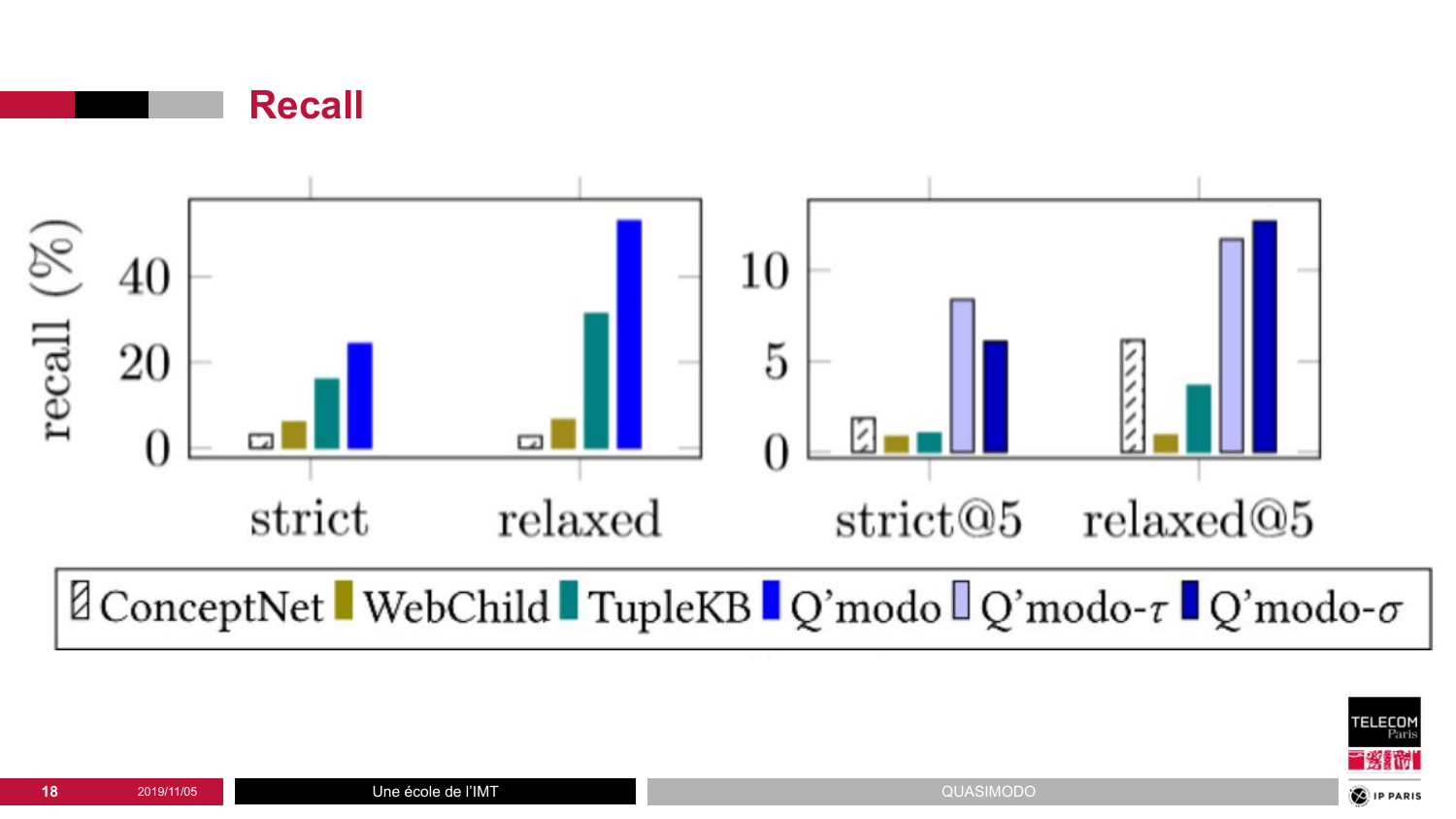## **Question Answering**

| KB                                 | All  |  |  |  |  |
|------------------------------------|------|--|--|--|--|
| #Questions (Train/Test) 10974/3659 |      |  |  |  |  |
| Random                             | 22.0 |  |  |  |  |
| word2vec                           | 27.2 |  |  |  |  |
| Quasimodo                          | 31.3 |  |  |  |  |
| ConceptNet                         | 27.5 |  |  |  |  |
| <b>TupleKB</b>                     | 27.5 |  |  |  |  |
| WebChild                           | 24.1 |  |  |  |  |

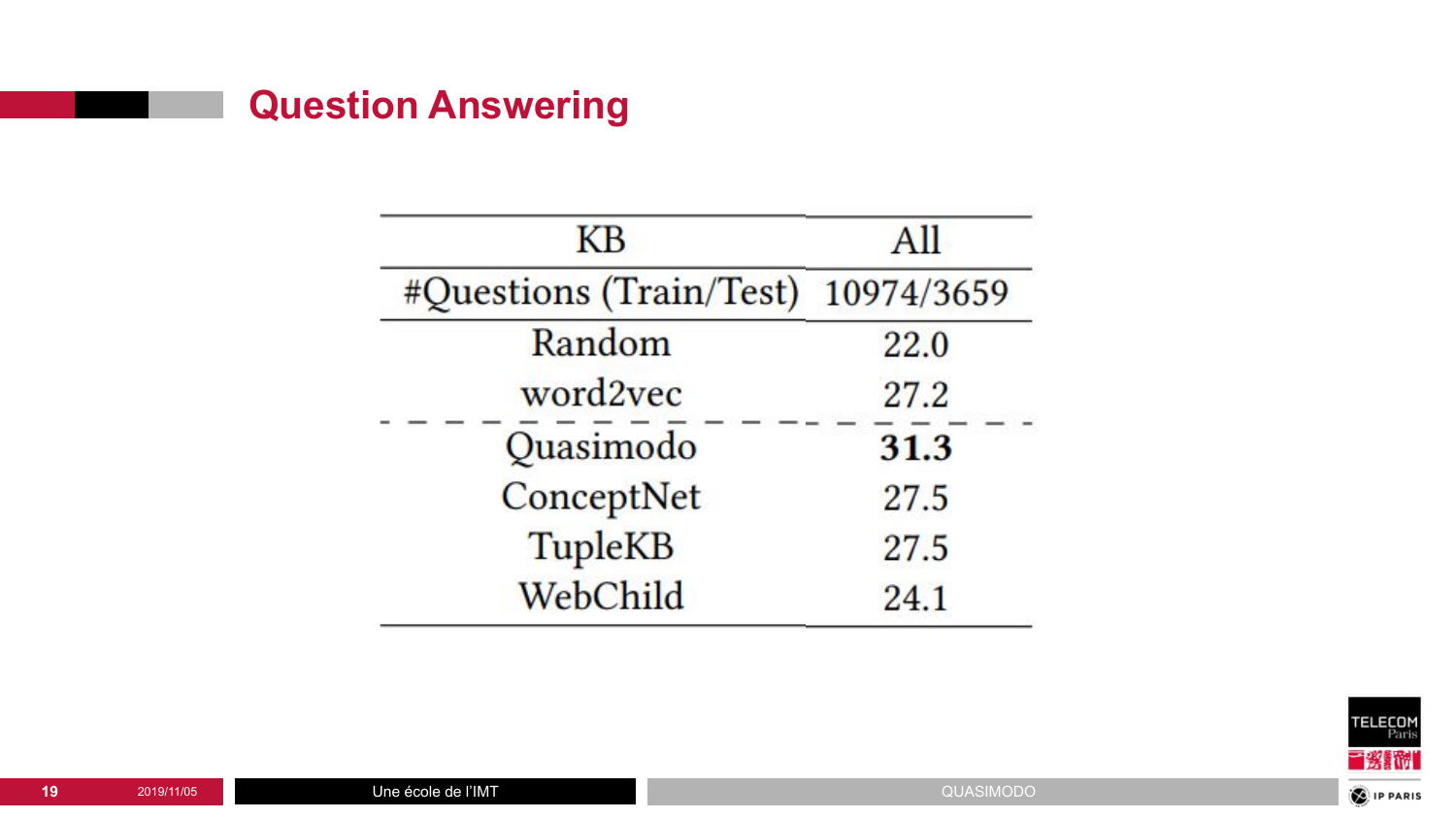#### **Conclusion**

- We introduced a new methodology for acquiring CSK from **non-standard sources**
- Improve state of the art with better coverage of typical and salient **properties, determined by Mturks**
- **■ Extrinsic evaluations illustrate advantages**
- **Data and code available: github.com/Aunsiels/CSK**



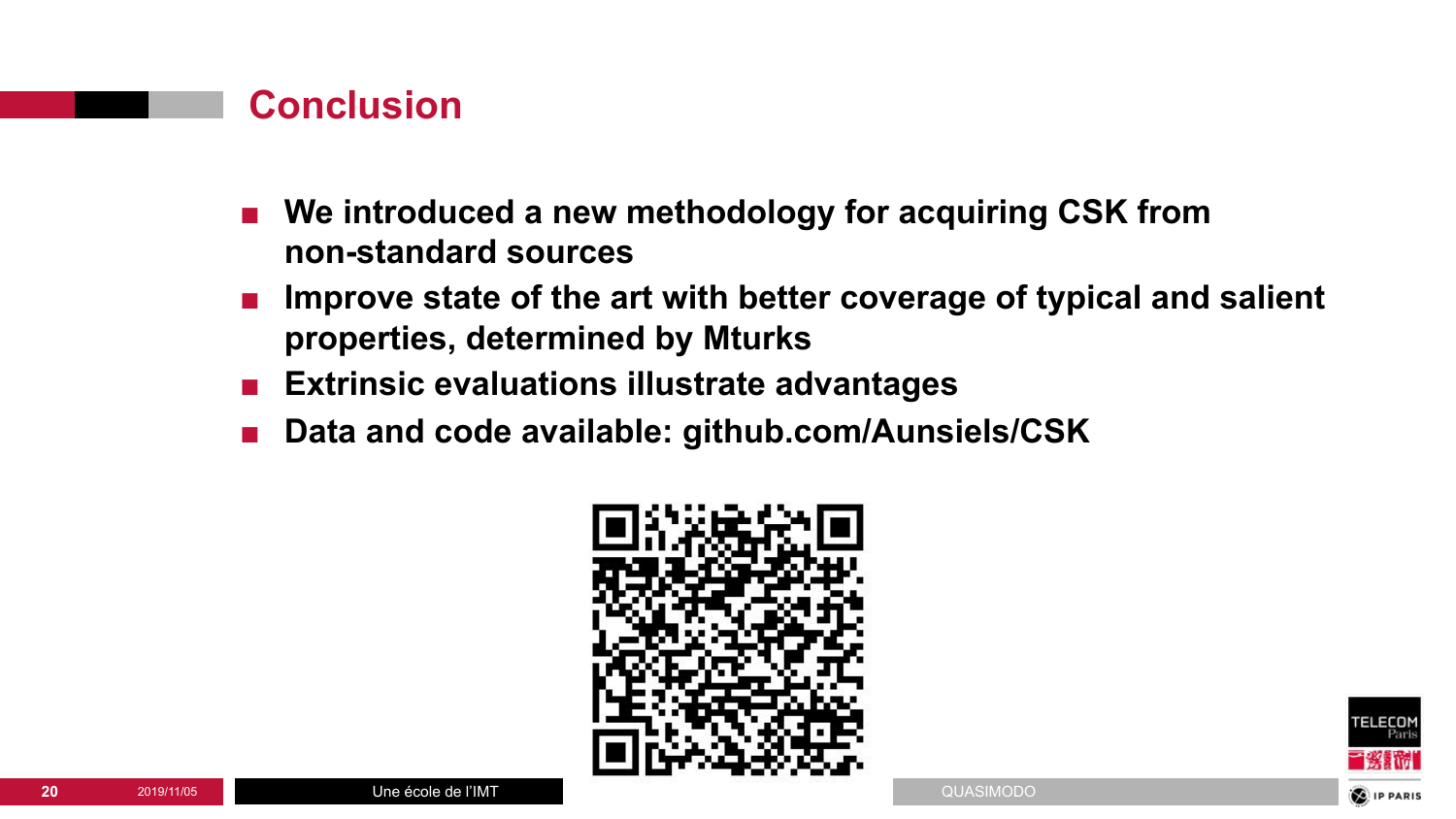## **Additional slides**

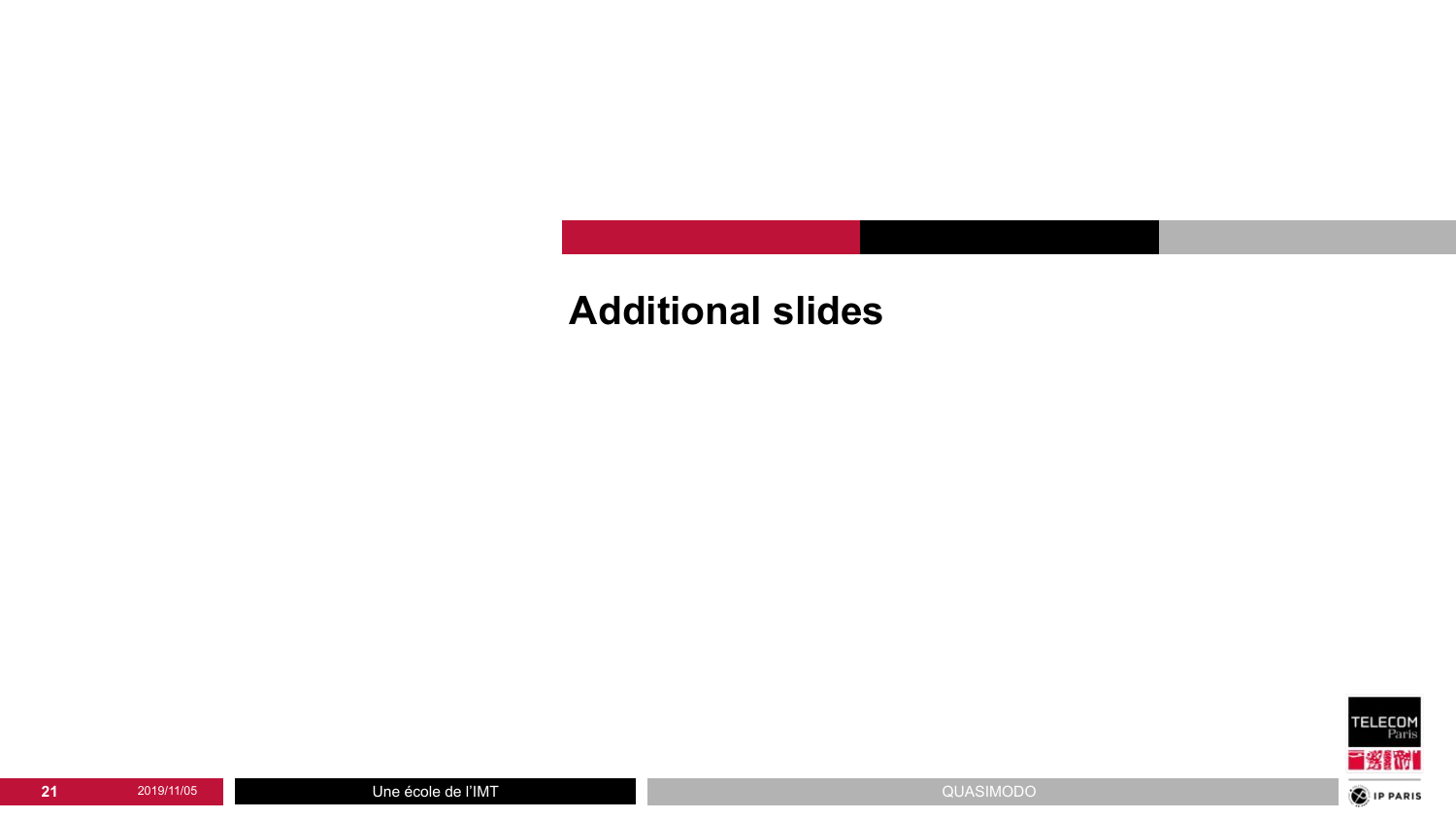#### **Future Work**

- **■ Cultural knowledge**
- **■ Study of stereotypes**
- **■ Temporal evolution of the knowledge base**
- **■ Improve ranking methods**
- **Scale to the entire web**